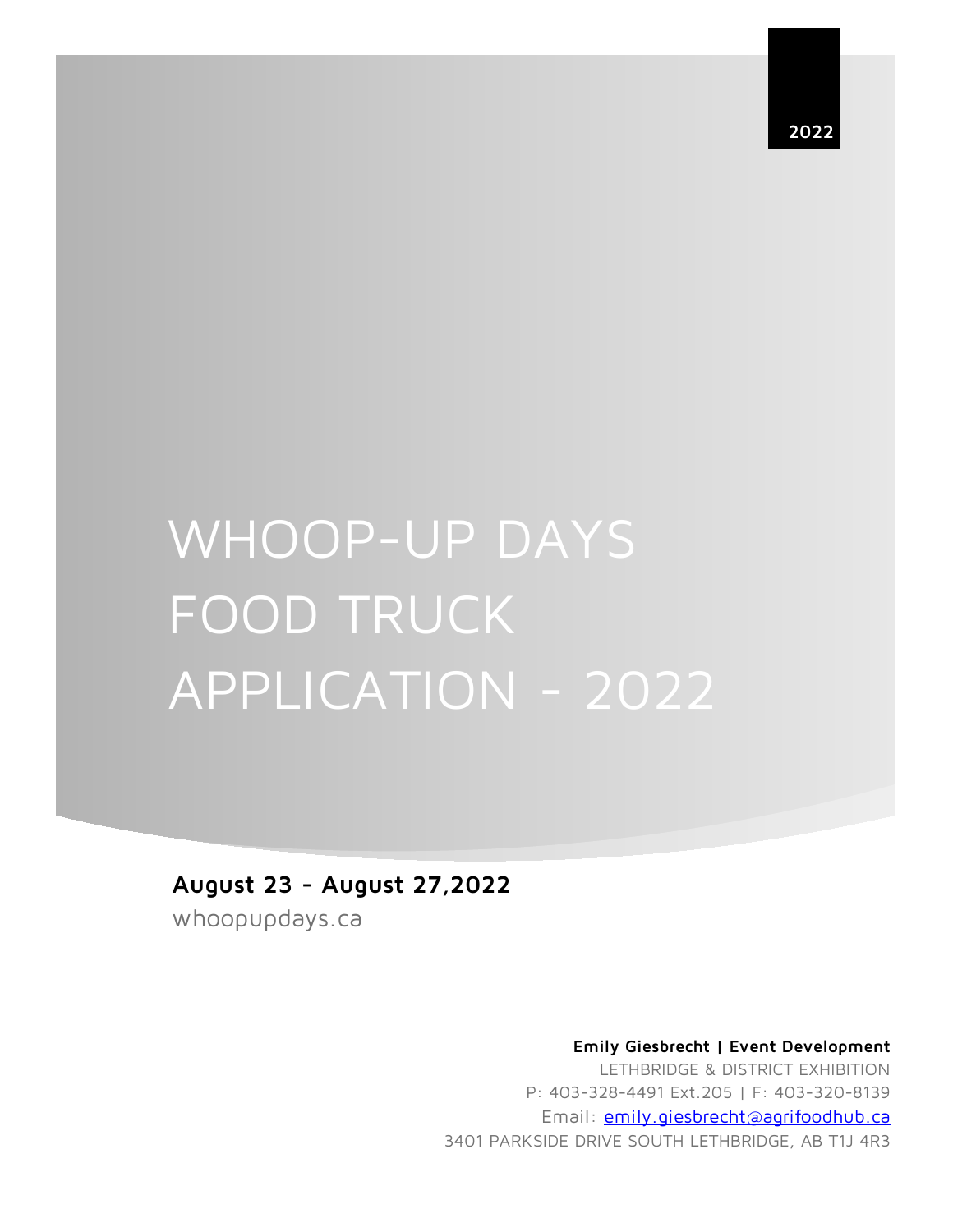# FOOD TRUCK APPLICATION

# **INFORMATION**

For 125 years, Whoop-Up Days marked the culmination of summer for Southern Albertans.

Kicked-off by the highly anticipated parade through downtown Lethbridge, this year's Whoop-Up Days features your favourite sights, sounds, smells and tastes! This year's fair will feature an Indigenous cultural celebration, and will introduce a brand-new La Galleria art showcase, YQL Beach - an indoor beach party, Mini Carnival - a kid's zone, and a culinary experience that will take your taste buds on a rollercoaster of Southern Alberta flavours!

The Lethbridge & District Exhibition invites you to celebrate summer with us at Whoop-Up Days!

**Dates:** August 23 - 27, 2022 **Hours:** 1 p.m. - 11 p.m. daily \*subject to change

Please read through the application carefully, as details may have changed.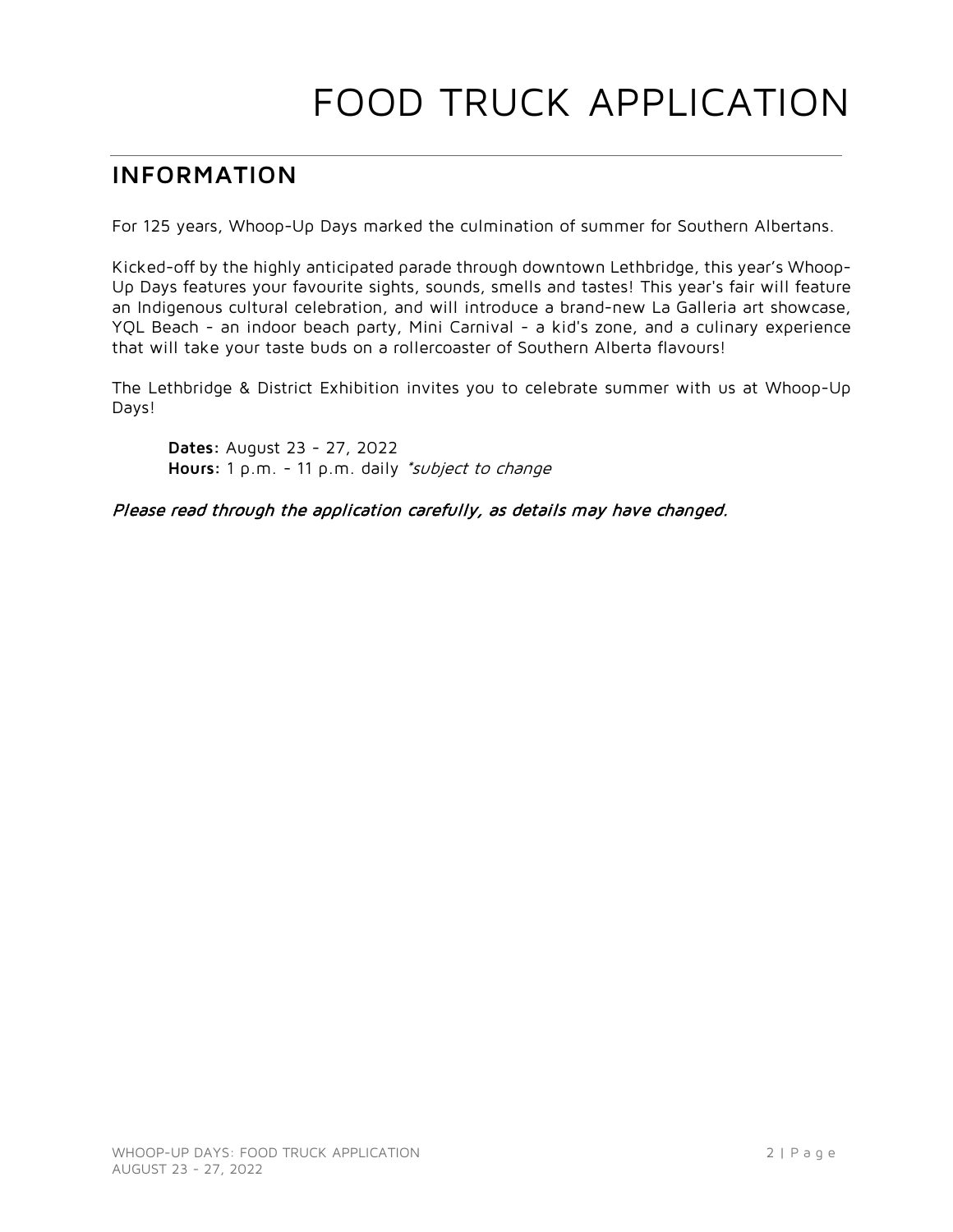# **REGISTRATION CHECKLIST**

In order for us to process your application, please complete and sign the attached contract and provide the following information:

**Proof of \$2 million general liability and property damage insurance**

**Food handling permit and/or mobile food vendor permit** 

A business card

A current price list of all products being sold

A colour photo of your portable food unit(s)

 When making your spacing request, please ensure your request is for the total amount of square footage needed, including hitches, canopies, condiment tables, etc.

 Food Trucks are encouraged to be self-sufficient. If necessary, please include your electrical needs and water access requirements on your application and a quote will be provided. If you require specialty hook-ups, please provide a picture of your plug.

Be sure to read the application rules and regulations carefully, complete all required information and sign page two. Confirmation of your acceptance will be emailed to you directly by the Event Coordinator.

Please feel free to contact me if you have any questions. We look forward to seeing you this summer!

> **Emily Giesbrecht | Event Development**  LETHBRIDGE & DISTRICT EXHIBITION P: 403-328-4491 Ext.205 | C: 403-809-1897 | F: 403-320-8139 Email: **emily.giesbrecht@agrifoodhub.ca** 3401 PARKSIDE DRIVE SOUTH LETHBRIDGE, AB T1J 4R3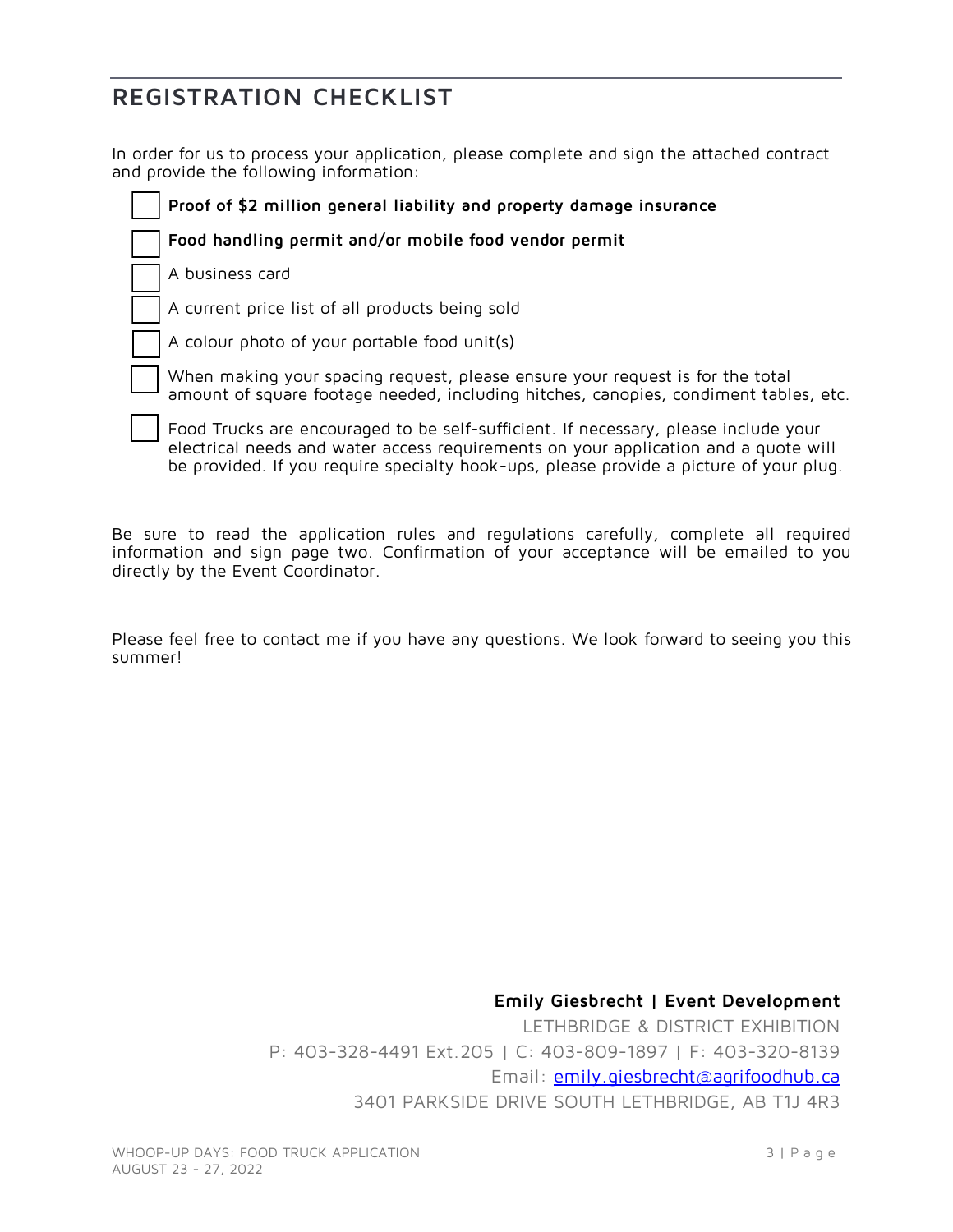| <b>VENDOR INFORMATION</b>                                          |                                                                                                                                                                                                                          |             |                       |              |  |  |  |  |
|--------------------------------------------------------------------|--------------------------------------------------------------------------------------------------------------------------------------------------------------------------------------------------------------------------|-------------|-----------------------|--------------|--|--|--|--|
| <b>LEGAL BUSINESS NAME</b>                                         |                                                                                                                                                                                                                          |             |                       |              |  |  |  |  |
| NAME FOR SOCIAL MEDIA LISTING                                      |                                                                                                                                                                                                                          |             |                       |              |  |  |  |  |
| CONTACT (FIRST & LAST NAME)                                        |                                                                                                                                                                                                                          |             |                       |              |  |  |  |  |
| HOME PHONE                                                         |                                                                                                                                                                                                                          | MAIN PHONE  |                       |              |  |  |  |  |
| <b>EMAIL</b>                                                       |                                                                                                                                                                                                                          |             |                       |              |  |  |  |  |
| <b>WEBSITE</b>                                                     |                                                                                                                                                                                                                          |             |                       |              |  |  |  |  |
| <b>FACEBOOK</b>                                                    |                                                                                                                                                                                                                          | INSTAGRAM   |                       |              |  |  |  |  |
| <b>ADDRESS</b>                                                     |                                                                                                                                                                                                                          |             |                       |              |  |  |  |  |
| <b>PROVINCE</b>                                                    |                                                                                                                                                                                                                          | POSTAL CODE |                       |              |  |  |  |  |
| RATES & VENDOR REQUIREMENTS (BOOTH SPACE INCLUDES 4 VENDOR BADGES) |                                                                                                                                                                                                                          |             |                       |              |  |  |  |  |
| <b>BOOTH TYPE</b>                                                  | <b>PRICE</b>                                                                                                                                                                                                             |             | # REQUIRED            | <b>TOTAL</b> |  |  |  |  |
| <b>FOOD TRUCK VENDORS</b>                                          | \$600 deposit + 15% daily gross revenue.<br>Deposit to be applied to commissionable<br>sales.                                                                                                                            |             |                       |              |  |  |  |  |
| <b>TOTAL SPACE NEEDED</b>                                          | Including all hitches, canopies, etc.                                                                                                                                                                                    |             | feet long x ________  | feet deep    |  |  |  |  |
| ADDITIONAL RATES & VENDOR REQUIREMENTS                             |                                                                                                                                                                                                                          |             |                       |              |  |  |  |  |
|                                                                    | Please note: Self-sufficient Vendors in terms of power and water are preferred. Power (20AMP/120V or 30AMP/240V) may be<br>available for an additional fee. Please contact LDE to discuss and finalize your application. |             |                       |              |  |  |  |  |
|                                                                    |                                                                                                                                                                                                                          |             |                       |              |  |  |  |  |
| <b>BOOTH TYPE</b>                                                  | <b>PRICE</b>                                                                                                                                                                                                             |             | # REQUIRED            | <b>TOTAL</b> |  |  |  |  |
| 1- 20 AMP/120V POWER                                               | \$250                                                                                                                                                                                                                    |             |                       |              |  |  |  |  |
| 1-30 AMP/240V POWER                                                | \$425                                                                                                                                                                                                                    |             |                       |              |  |  |  |  |
|                                                                    |                                                                                                                                                                                                                          |             | <b>SUB TOTAL</b>      |              |  |  |  |  |
|                                                                    |                                                                                                                                                                                                                          |             | ADD 5% GST            |              |  |  |  |  |
|                                                                    |                                                                                                                                                                                                                          |             | <b>CONTRACT TOTAL</b> |              |  |  |  |  |

No application will be processed unless it is completed in full, including applicants' signature.

#### **BY SIGNING THE CONTRACT BELOW, I AUTHORIZE LETHBRIDGE & DISTRICT EXHIBITION TO PROCESS THIS APPLICATION AND ALL FORTHCOMING AMOUNTS (IF APPLICABLE) RELATED TO THIS APPLICATION.**

|                                                                                                                    | <b>PAYMENT TYPE</b>                                                                                                             | <b>CREDIT CARD INFORMATION</b> |                         |                  |  |
|--------------------------------------------------------------------------------------------------------------------|---------------------------------------------------------------------------------------------------------------------------------|--------------------------------|-------------------------|------------------|--|
|                                                                                                                    | Credit Card                                                                                                                     | Credit Card $MC/V$ )#          | Expiry                  | rvv              |  |
|                                                                                                                    | Cheque Attached                                                                                                                 | Invoice# WUD0820               | Ex Park GST #R123172801 | PID # AAO3FUL141 |  |
|                                                                                                                    | Cash/Debit Card/Other<br>**E-TRANSFER INFORMATION: EMAIL: payments@exhibitionpark.ca, PASSWORD: Expark, COMMENTS SECTION: List" |                                |                         |                  |  |
|                                                                                                                    | <b>IE-Transfer</b>                                                                                                              | Business name & the event      |                         |                  |  |
| THE HERERY NECLARE THAT WE HAVE REAN AND ACCEPTEN THE TERMS AND CONDITIONS OF THE PARTICIPATION CONTRACT AND AGREE |                                                                                                                                 |                                |                         |                  |  |

WE HEREBY DECLARE THAT WE HAVE READ AND ACCEPTED THE TERMS AND CONDITIONS OF THE PARTICIPATION CONTRACT AND AGREE TO ABIDE BY THE RULES AND REGULATIONS OF THE 2022 WHOOP-UP DAYS EVENT, AND ANY AGREEMENTS WHICH MAY BE IMPOSED BY THE RELEVANT AUTHORITIES OR THE VENUE AS A CONDITION OF ALLOTMENT OF SPACE. WE HEREBY SIGN AND AGREE TO BE BOUND BY THEM.

| DATE:                                                        |     | NAME: |          | SIGNATURE:   |            |
|--------------------------------------------------------------|-----|-------|----------|--------------|------------|
|                                                              |     |       |          |              |            |
| <b>OFFICE USE ONLY:</b><br>Amount received with Application: |     |       |          | Balance Due: |            |
| $\mathsf{Boolh}\$ #                                          | FP: | DB:   | Finance: | Mapped:      | $\cap D$ . |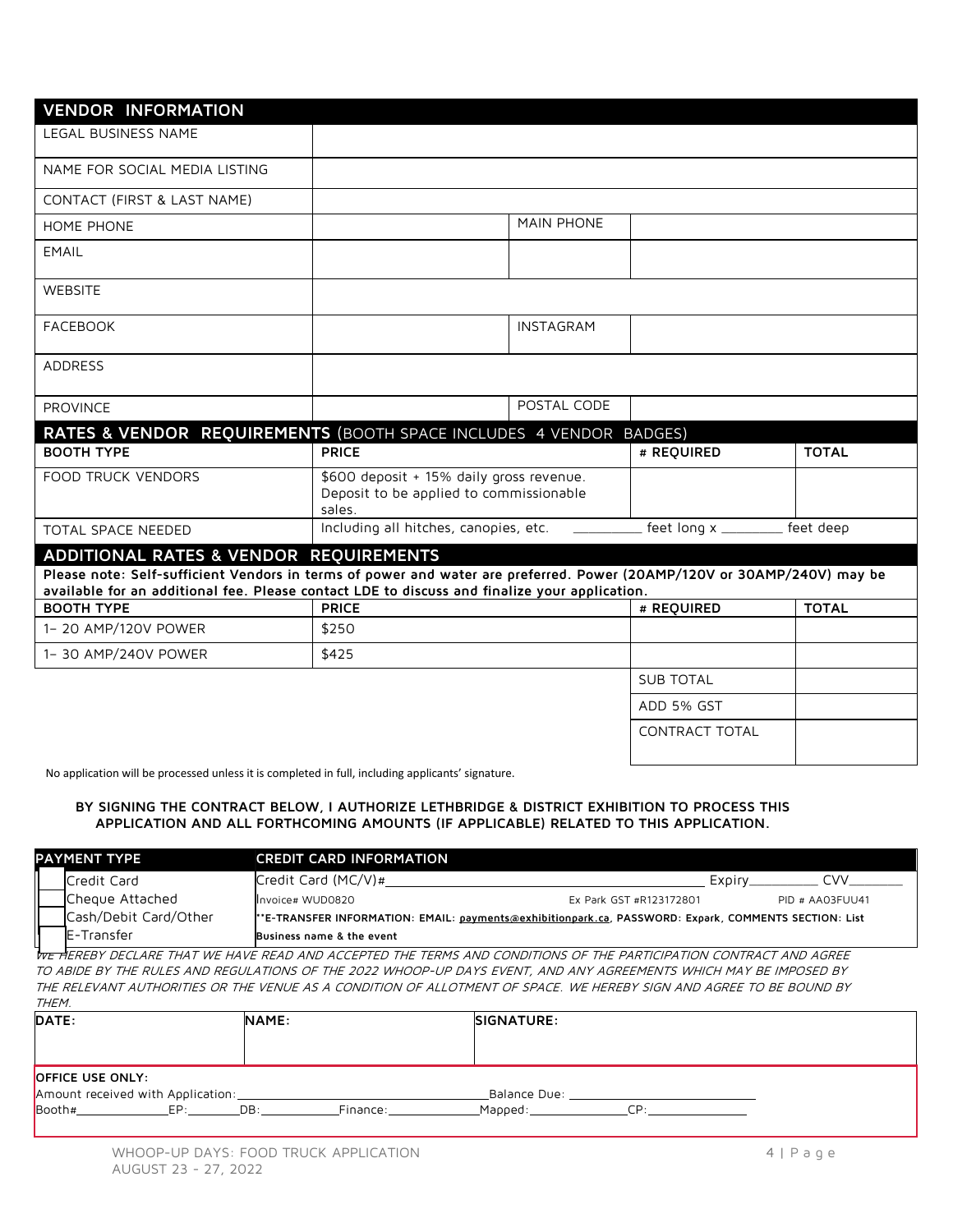# **PAYMENT & CONTRACT AGREEMENT**

- Returning Vendor applications are due **June 22, 2022**; if not received by this date, booth space WILL NOT be held and will be released for resale.
- Contract will not be processed until this document is fully completed, including signature, list of ALL products sold (include brand names) and payment.

#### **PAYMENT**

- Once you apply, wait for a letter of approval before contacting Lethbridge & District Exhibition at 403-328-4491 to make payment.
- **Payments must be received in full by August 1, 2022** or booth space will be sold to wait list vendors.

# **PRODUCT DESCRIPTION & PRICING**

Please provide a current product description & price list of all products being sold

\_\_\_\_\_\_\_\_\_\_\_\_\_\_\_\_\_\_\_\_\_\_\_\_\_\_\_\_\_\_\_\_\_\_\_\_\_\_\_\_\_\_\_\_\_\_\_\_\_\_\_\_\_\_\_\_\_\_\_\_\_  $\_$  ,  $\_$  ,  $\_$  ,  $\_$  ,  $\_$  ,  $\_$  ,  $\_$  ,  $\_$  ,  $\_$  ,  $\_$  ,  $\_$  ,  $\_$  ,  $\_$  ,  $\_$  ,  $\_$  ,  $\_$  ,  $\_$  ,  $\_$  ,  $\_$  ,  $\_$  ,  $\_$  ,  $\_$  ,  $\_$  ,  $\_$  ,  $\_$  ,  $\_$  ,  $\_$  ,  $\_$  ,  $\_$  ,  $\_$  ,  $\_$  ,  $\_$  ,  $\_$  ,  $\_$  ,  $\_$  ,  $\_$  ,  $\_$  , \_\_\_\_\_\_\_\_\_\_\_\_\_\_\_\_\_\_\_\_\_\_\_\_\_\_\_\_\_\_\_\_\_\_\_\_\_\_\_\_\_\_\_\_\_\_\_\_\_\_\_\_\_\_\_\_\_\_\_\_\_ \_\_\_\_\_\_\_\_\_\_\_\_\_\_\_\_\_\_\_\_\_\_\_\_\_\_\_\_\_\_\_\_\_\_\_\_\_\_\_\_\_\_\_\_\_\_\_\_\_\_\_\_\_\_\_\_\_\_\_\_\_  $\_$  ,  $\_$  ,  $\_$  ,  $\_$  ,  $\_$  ,  $\_$  ,  $\_$  ,  $\_$  ,  $\_$  ,  $\_$  ,  $\_$  ,  $\_$  ,  $\_$  ,  $\_$  ,  $\_$  ,  $\_$  ,  $\_$  ,  $\_$  ,  $\_$  ,  $\_$  ,  $\_$  ,  $\_$  ,  $\_$  ,  $\_$  ,  $\_$  ,  $\_$  ,  $\_$  ,  $\_$  ,  $\_$  ,  $\_$  ,  $\_$  ,  $\_$  ,  $\_$  ,  $\_$  ,  $\_$  ,  $\_$  ,  $\_$  , \_\_\_\_\_\_\_\_\_\_\_\_\_\_\_\_\_\_\_\_\_\_\_\_\_\_\_\_\_\_\_\_\_\_\_\_\_\_\_\_\_\_\_\_\_\_\_\_\_\_\_\_\_\_\_\_\_\_\_\_\_  $\_$  ,  $\_$  ,  $\_$  ,  $\_$  ,  $\_$  ,  $\_$  ,  $\_$  ,  $\_$  ,  $\_$  ,  $\_$  ,  $\_$  ,  $\_$  ,  $\_$  ,  $\_$  ,  $\_$  ,  $\_$  ,  $\_$  ,  $\_$  ,  $\_$  ,  $\_$  ,  $\_$  ,  $\_$  ,  $\_$  ,  $\_$  ,  $\_$  ,  $\_$  ,  $\_$  ,  $\_$  ,  $\_$  ,  $\_$  ,  $\_$  ,  $\_$  ,  $\_$  ,  $\_$  ,  $\_$  ,  $\_$  ,  $\_$  , \_\_\_\_\_\_\_\_\_\_\_\_\_\_\_\_\_\_\_\_\_\_\_\_\_\_\_\_\_\_\_\_\_\_\_\_\_\_\_\_\_\_\_\_\_\_\_\_\_\_\_\_\_\_\_\_\_\_\_\_\_

### **PHOTOS**

Please submit a colour photo of your portable food unit(s) and featured products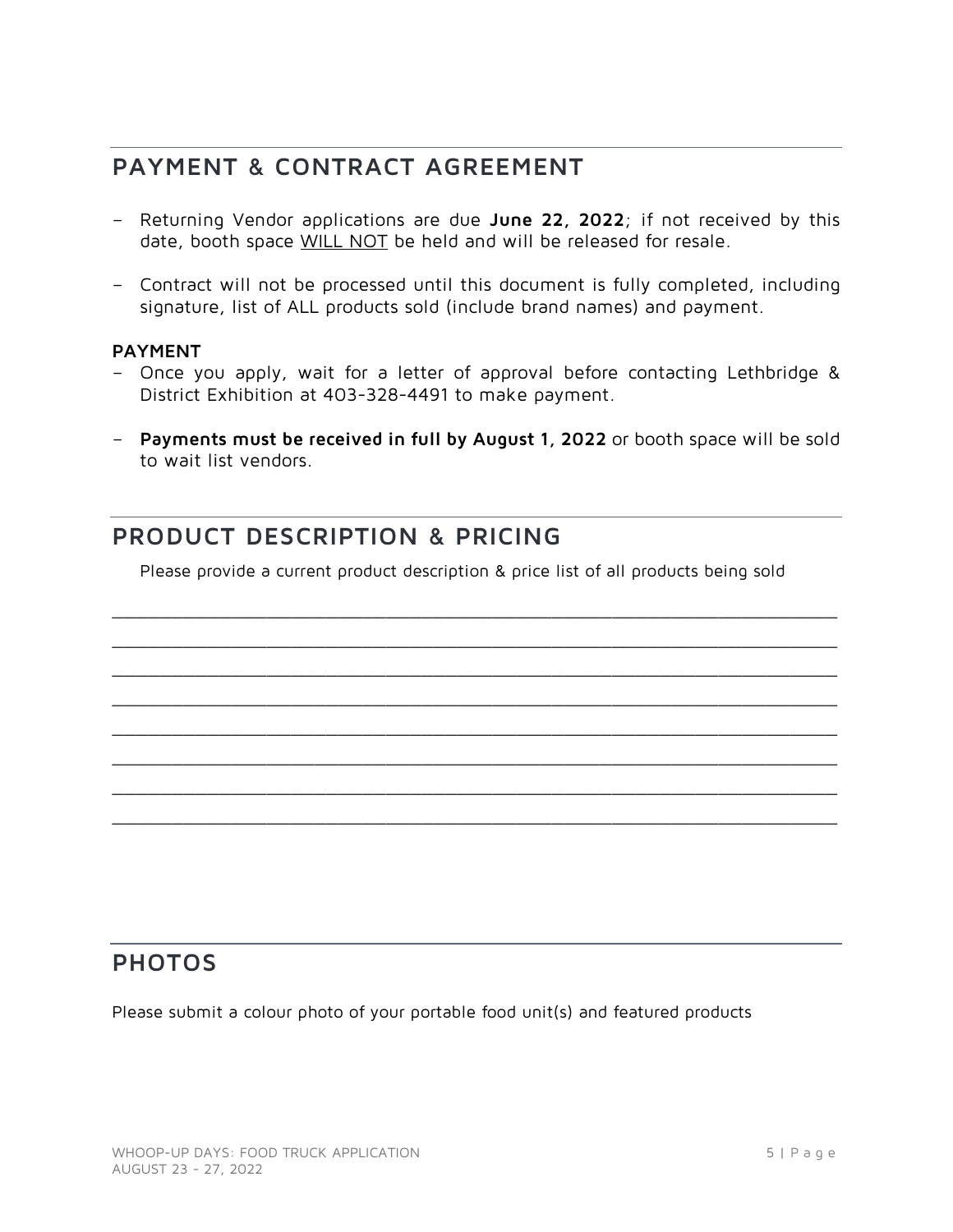# **TERMS & CONDITIONS**

- 1. Food Trucks must remain set up on-site for the entire duration of the event. Access to the ground each day will be available to for re-stocking trucks.
- 2. All pre-packaged, bottled or canned non-alcoholic beverage products sold on-site must be purchased through Lethbridge & District Exhibition. Some exclusions apply, and exceptions will be made at the discretion of the Events Manager. Additional communication will be provided to the vendor prior to Whoop-Up Days 2022.
- 3. Management will attempt to accommodate all requests but due to limited space, vendors will not be permitted location selections.
- 4. Management reserves the right to move booth placements, if required, up to the event move-in.
- 5. Vendors are to wait for an approval confirmation prior to contacting the office to submit payment.
- 6. Payment must be received in full by August 1, 2022 or booth spaces will be released to waitlisted vendors.
- 7. Vendors must be moved in August 22 by 2p.m. or will be considered no-shows, no refunds will be issued and booth space will be sold to waitlisted vendors.
- 8. Vendors must not sublet or share booth space with any other business or vendor.
- 9. Vendors must wear provided badges in their booths.
- 10.Security will be effect from move-in until conclusion of move-out.
- 11. Parking is not included for Vendors.
- 12.Management reserves the right to cancel booth space if vendors are intentionally breaking terms agreed upon.
- 13.Vendors acknowledge that all right, title and interest in video(s) and/or photograph(s) taken on the show floor, being original works, belong to Lethbridge & District Exhibition for marketing purposes.
- 14.No Vendor will have exclusive rights to products. Other Vendors will be allowed to sell similar products.
- 15.No threatening or aggressive behavior to marketplace management, security, members of the public, or other Vendors will be tolerated.
- 16.No helium or propane cylinders are allowed in the buildings.
- 17.No animals are allowed in the booths or left in vehicles.
- 18.No smoking of cigarettes, vaping or marijuana is permitted inside the buildings.
- 19.There is no loading dock on-site.
- 20. Forklifts will be available on-site. Forklifts are available to lift from 3,500lbs to 8,500lbs. Exhibitors requiring forklifts for longer than one hour and excessive usage may be required to pay additional costs and should book ahead for early move-in and later move-outs
- 21. Food vendors must comply with the Alberta Health Food Safety Regulations, which includes providing Mobile Food Handling Permit
- 22. Management may at any time in its discretion, remove the Vendor, and/or its employees/workers from event grounds for any violation of this contract
- 23. All cancellations prior to August 8, 2022 may be subject to a 25% Administration Services Charge.
- 24. Food Vendors cancelling participation after August 8, 2022, will forfeit all monies.